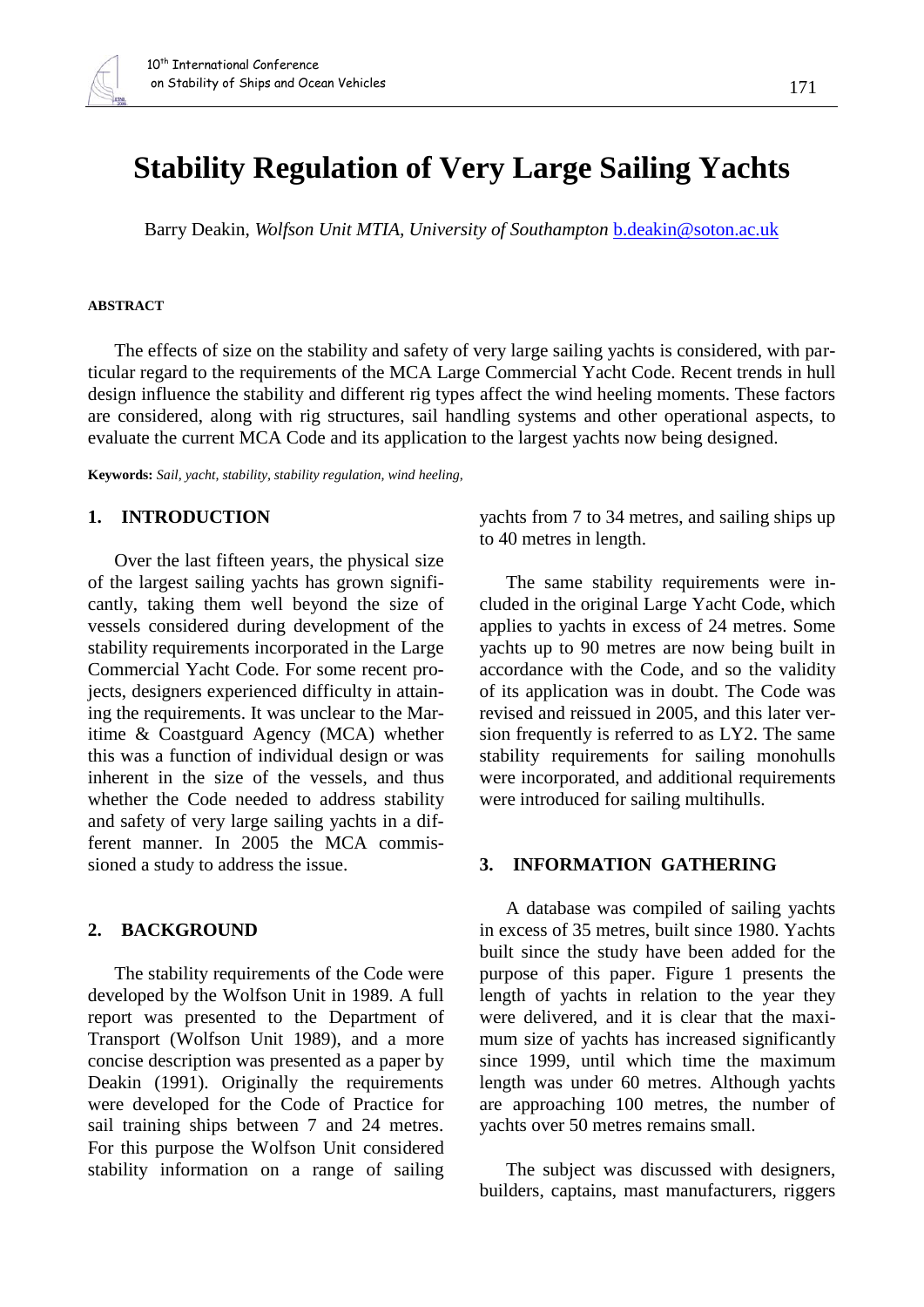and rigging system manufacturers, sail makers, winch manufacturers, classification societies, and other regulatory authorities. The designers provided considerable assistance with the collection of stability data, and most individuals offered opinions on the subject. These varied considerably, and every effort was made to incorporate them in the study.



<span id="page-1-0"></span>Figure 1 Recent growth in size of the largest yachts

All designers are aware of the constraints imposed by the Code, but most do not regard them as a problem because they consider the rationale behind the criteria to be valid. Two designers and one builder had experienced severe difficulties with compliance in the case of specific designs, and these experiences led to strong views that the requirements of the Code are unduly conservative. Subsequent design experience led to a softening of this view in one case.

# **4. STABILITY VARIATION WITH SIZE**

For safety from being knocked down or capsized, and to comply with the Code requirements, a yacht needs good stability at large angles of heel. Some design characteristics affect this quality adversely, and trends in large yacht design have led to conflicts in this respect. In particular, owners seek performance and are attracted to forms that resemble those of modern racing yachts. The following characteristics were identified as problematic.

Light displacement is good for performance but may result in a low ballast ratio and a relatively high KG. Weight growth during the design or building phases may result in reduction of ballast to maintain the design draft, accentuating the problem.

Wide beam provides good initial stability and sailing performance, and a spacious interior, but may lead to poor large angle stability.

The popular style for sailing yachts is for a single deck of accommodation below the main deck. The depth of this accommodation remains roughly constant regardless of the size of the yacht, because it is dependent on headroom requirements, and so large yachts have relatively low freeboard.

For reasons of styling and performance, superstructures tend to comprise a single deck, and large areas of open main deck facilitate sail handling. Superstructure volume therefore is relatively low.

High performance, high aspect ratio rigs, with mast heights greater than yacht length, lead to high wind moments and centres of gavity.

With a lifting keel, a shallow hull draft enables access to a wide range of ports, but such keels tend to be of low ballast weight.

Most of these characteristics are recognisable as being desirable in terms of performance, and contribute to good stability at low angles of heel. Some of these features one might expect to be size dependent. For example, light displacement is desirable for small yachts because they need to operate in the semi-planing or planing regime to achieve high speeds. Very large yachts can operate in the displacement mode at speeds in excess of 20 knots, and so the need to strive for light displacement should be less critical.

The relationship between beam and length is particularly dependent on the keel configura-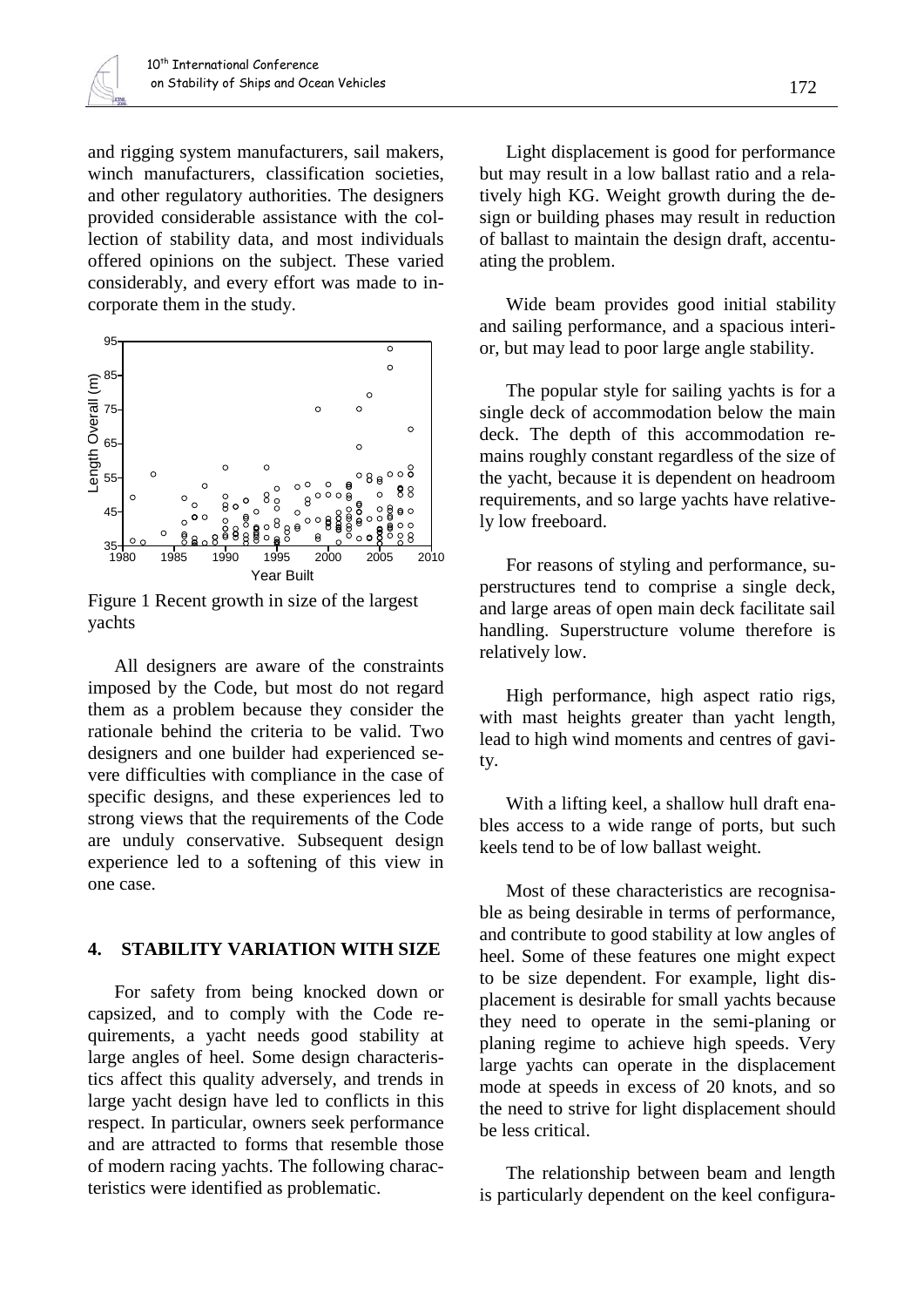tion for the very large yachts. For yachts below 50 metres there appears to be little difference between the beams of fixed and lifting keel yachts. The beam/length ratio tends to reduce with size, as shown in [Figure 2,](#page-2-0) but this appears not be the case for yachts with lifting keels above 40 metres. The initial stability is proportional to the product of the length and the cube of the beam, divided by the displacement. It is therefore proportional to the square of the beam. [Figure 3](#page-2-1) presents this parameter, and shows that there is considerable scatter but no trend with length for the fixed keel yachts. For the lifting keel yachts the ratio increases with length, demonstrating an increasing reliance on beam rather than ballast for the larger lifting keel yachts.



<span id="page-2-0"></span>Figure 2 Variation of beam/length ratio.



<span id="page-2-1"></span>Figure 3 Variation of beam<sup>2</sup>/length ratio.

GM and GZ are not non-dimensional parameters but tend not to increase with size, and the largest yachts have values similar to many yachts of only 10 metres. With increasing size, the righting moment increases with displacement, but not because of increasing GZ, and righting moment, therefore, tends to increase in proportion with the length cubed.

The range of stability is highly variable, between 80° and 180°, and many of the large yachts have a range just above 90°, perhaps as a result of the Code requirement. Two examples have very large ranges of stability, one is a modernised and refitted J-Class racing yacht, and the other a recent high performance cruising yacht. To obtain such large ranges of stability, watertight integrity is assumed at all angles of heel. Some of the very large yachts have substantial superstructures and, if they are of adequate strength and watertight integrity, their inclusion in the stability calculations is acceptable.

In the event of being pinned down by a squall for a prolonged period, the effective range is limited to the critical downflooding angle. This tends to be around 60° for the large yachts and, again, this may be the result of the Code requirements.

# **5. HEELING MOMENT VARIATION WITH SIZE AND RIG TYPE**

A database of lift, drag and centre of effort values was collated from wind tunnel tests conducted at the Wolfson Unit on a range of sailing vessels, from 8 to 91m on the waterline.

Mast heights tend to be roughly proportional to the length of the yacht, although some designs are influenced by practical limits, such as the Panama Canal height limit of 63 metres. [Figure 4](#page-3-0) demonstrates that sail areas tend to increase roughly in proportion with the square of the length, regardless of the number of masts. [Figure 5](#page-3-1) shows that the maximum heeling moment coefficient remains constant regardless of length, although there is one instance of a higher value with an unconventional rig. The heeling moment is the product of these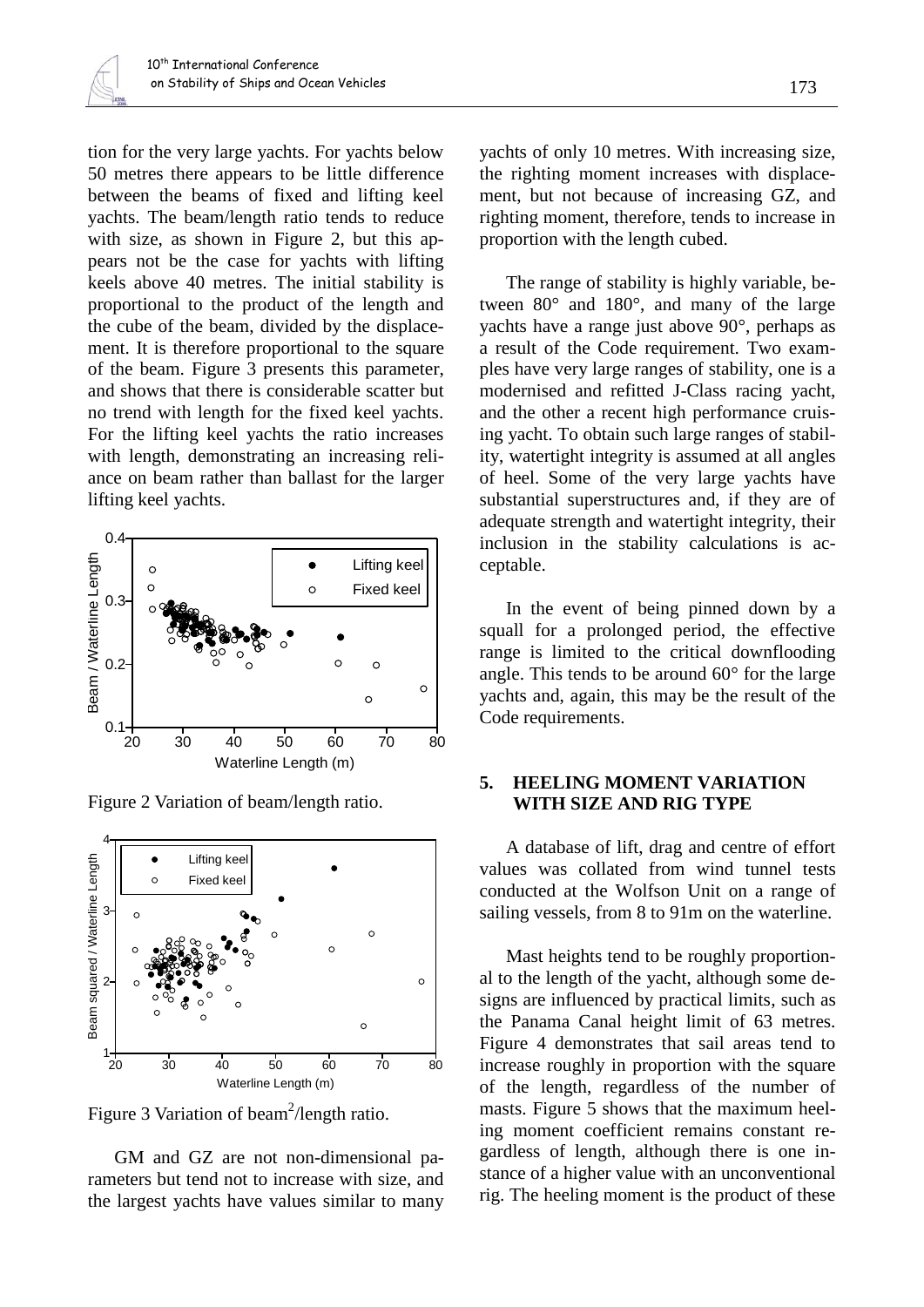three factors, and so may be assumed to increase in proportion with the length cubed.

When the current method of assessment was developed, heeling moment data were obtained from wind tunnel tests on two models; a 3 masted barque and a 3 masted staysail schooner. Tests were conducted to obtain the maximum heeling moment and determine its variation with heel angle. For this project, further tests were conducted on the sloop model shown in [Figure 6,](#page-3-2) which is typical of modern high performance yachts.



<span id="page-3-0"></span>Figure 4 Variation of sail area with length.



<span id="page-3-1"></span>Figure 5 Variation of heeling moment coeff.

In general, upwind sheeting angles were used, with the sails pulled in tight. The turntable was then rotated through a range of wind angles, and the forces recorded at each angle. The maximum heeling force produced with sails set for optimum performance at apparent

wind angles of 25° and 45°, which are representative of upwind sailing angles, are presented in [Figure 7.](#page-4-0) These are overlaid on the optimum curve derived from the usual performance testing, with the sails adjusted for each heading. For both of the fixed sheeting cases, a small increase in the wind angle from the optimum produced a small drop in heeling force, and then, as the wind angle increased further, the heeling force remained relatively constant up to 90° apparent wind angle. The centre of effort height remained constant, so the heeling moment behaves similarly to the heeling force. These results show that the maximum heeling force for such a rig is with an optimum upwind setting.



Figure 6 Model used for maximum heeling moment tests.

<span id="page-3-2"></span>[Figure 8](#page-4-1) provides a good illustration of the effects of sheeting and wind angle on a multimast cruising yacht. The optimum settings are shown, and a second line shows the maximum force that might result with careless or inexperienced sail trimming, where the sails begin to stall. The third line represents the scenario with a gust on the beam. At low wind angles the op-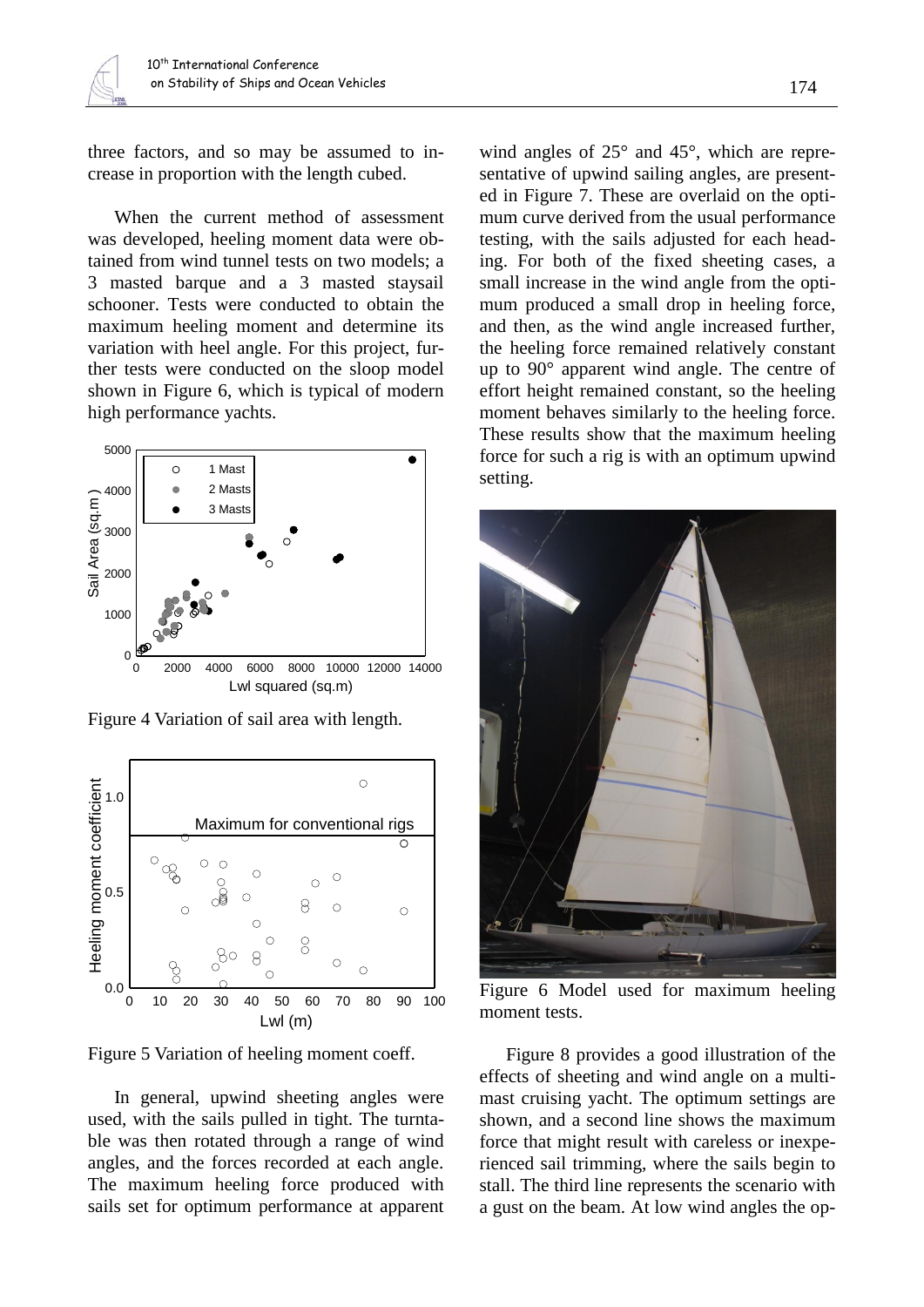timum sail settings do not generate the highest heeling force, as was the case for the sloop rig. The multi-mast rig has a lower aspect ratio, and a cascade of 8 sails. The large number of slots in this complex configuration may enable the rig to develop relatively high lift forces at angles where the sloop rig sails would stall, as is the case with an aeroplane wing utilising slots to delay stall during take off and landing. Thus a multi-mast rig may be more vulnerable in the event of a gust or squall.



<span id="page-4-0"></span>Figure 7 Heeling forces on a single mast rig



<span id="page-4-1"></span>Figure 8 Heeling forces on a multi-mast rig

The maximum heeling force coefficient typically has a value of about 2, and the centre of effort height is close to the centroid of sail area. This is considerably greater than the value of 1.2, which is often assumed in traditional methods of stability assessment. [Figure 7](#page-4-0) shows that, when sailing upwind, the force coefficient may be reduced by about 50% by easing the sheets to the point where sails are flogging. At greater apparent wind angles potential reductions are less, reducing to 25% at 50°.

# **2. ATMOSPHERIC BOUNDARY LAYER**

It may be argued that, because of the wind gradient in the atmospheric boundary layer, large yachts, with higher rigs, experience greater wind speeds. Since the selection and sheeting of the sails is in the hands of the crew, not determined by the calculation of predicted heeling moments, the effects of wind gradient on steady sailing conditions are of no relevance to safety. It is the gusts and squalls that pose a threat in terms of stability, and their characteristics are such that the normal wind gradient is likely to be eliminated.

Gusts represent turbulence in the atmospheric boundary layer. There is greater energy at higher altitudes, and the level of turbulence is related to this difference, so that the potential strength of gusts at sea level is dependent on the energy available at higher altitudes. Gust factors near sea level potentially are greater than at higher levels where the mean wind is greater, giving large yachts a slight benefit.

A squall is a small scale weather system that can have a local wind speed many times that of the ambient mean wind. The extent of squalls in terms of the horizontal and vertical dimensions is highly variable, and the direction of the local wind may have a vertical downward component. The normal wind gradient is not likely to be present within a squall.

# <span id="page-4-2"></span>**6. WIND SPEEDS REQUIRED TO CAUSE KNOCKDOWN OR CAPSIZE**

Stability data and a sail plan were available for only one large yacht that has a range of stability less than 90°. In order to increase the number of examples, two other yachts for which stability data and sail plans were available were considered, with their stability curves adjusted to reduce the range.

The stability curves for the three yachts are presented in [Figure 9.](#page-5-0) Yacht A represents the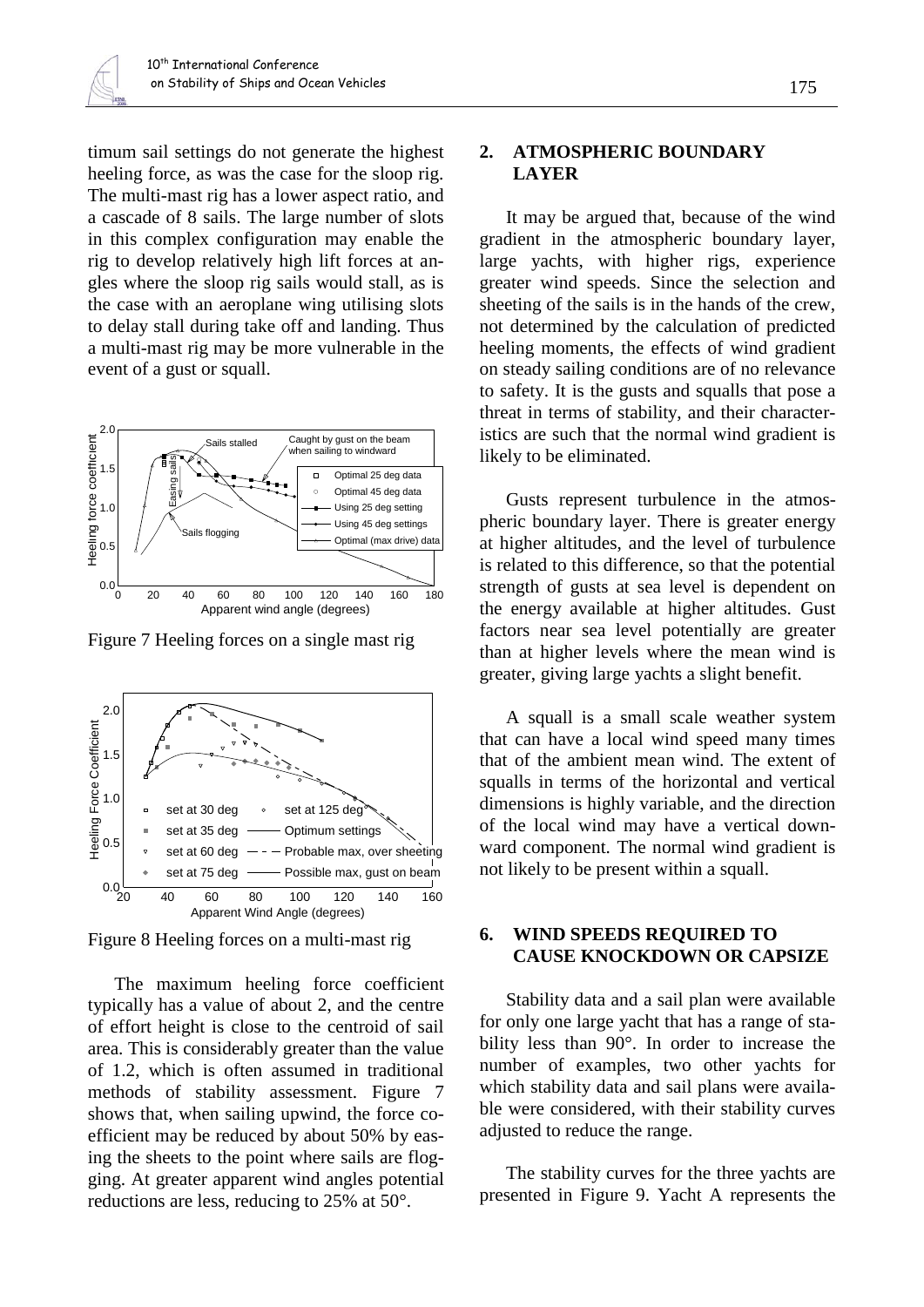yacht operating with a range of stability of 80° in its worst operational condition. Yacht B has a range in excess of 90°, and the GZ curve is shown with a broken line. Another yacht could be constructed with a similar hull, rig and centre of gravity, but with a different deck and superstructure arrangement and hence different large angle stability. This hypothetical yacht is represented by the solid line. A range of stability of 80° has been assumed. The third example, yacht C, has been derived in a similar way, taking an existing yacht and assuming a reduced freeboard to derive a GZ curve with a range of 80°.



<span id="page-5-0"></span>Figure 9 Stability of three sample yachts

The heeling arm at the point of capsize is defined where the heeling arm curve is tangential to the GZ curve. The heeling arm at an angle,  $\theta$ , is defined by the formula:

 $HA_{\theta} = HA_0(\cos\theta)^{1.3}$ 

The heeling moment is the product of the heeling arm and the displacement, and

$$
HM = 0.5 \rho V^2 (A_{sails} h_{sails} C_{sails} + A_{hull} h_{hull} C_{hull})
$$

Where:

 $\rho$  is the density of air

V is the apparent wind speed

Asails is the area of the full upwind sail plan,

including sail overlaps

hsails is the height of the centroid of the sail plan above half the draft

 $C<sub>sails</sub>$  is the maximum sail heeling force coefficient, derived from a wide range of model tests and assumed to be 1.75

Ahull is the profile area of the hull and superstructures

hhull is the height of the centroid of the hull and superstructure area above half the draft Chull is the hull heeling force coefficient, assumed to be 1.0

The wind speeds required to capsize would be 28, 29 and 37 knots respectively, for yachts A, B and C. See [Figure 9.](#page-5-0) Although full sail would not be carried in steady winds of those speeds, it is possible that a gust or squall could cause a sudden increase. The maximum likely gust factor is 1.4 times the mean wind speed, resulting in twice the wind force. The heeling arm curves corresponding to mean winds, assuming that this gust factor had given rise to the capsizing moments, are included on the plots, and enable potential capsizing scenarios to be envisaged.

For yacht A, if a steady wind of 20 knots resulted in a heel angle of 15°, a gust factor of 1.4, increasing the wind to 28 knots, would result in capsize. This is a reasonable scenario, and suggests a relatively low level of safety. Although these values have been derived from specific assumptions regarding sails set and the force coefficients, any sail and wind combination on this yacht that results in a steady heel angle of 15° renders the yacht vulnerable to capsize in a strong gust. This relationship between steady heel and capsize is a function of the GZ curve shape alone. This 15° angle cor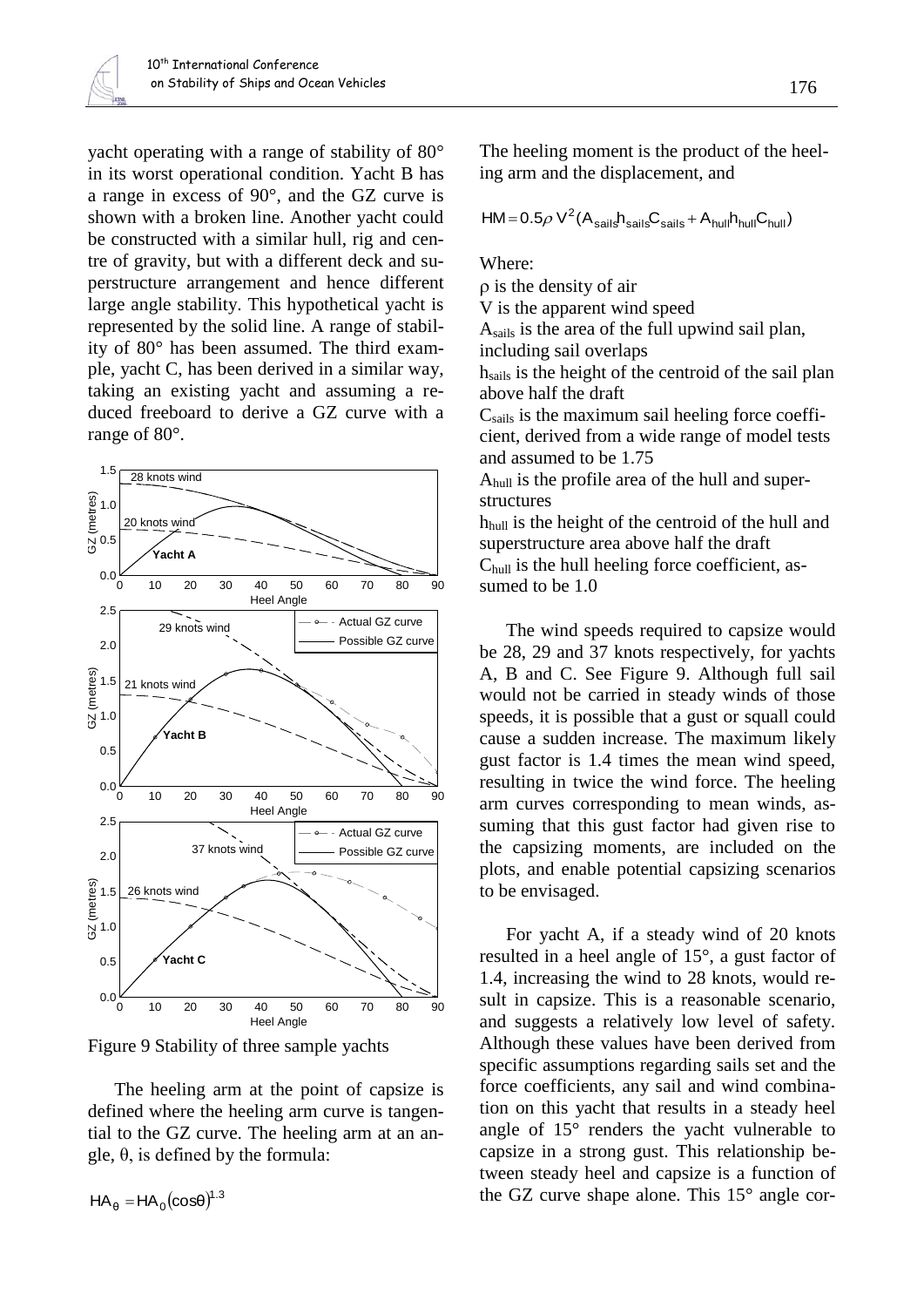responds to the Code minimum requirement for the maximum recommended steady heel angle to prevent downflooding in gusts. The yacht does not pass the range of stability criterion and is on the margin with regard to the 15° criterion.

For yacht B, a steady wind of 21 knots would give a heel angle of 19° and a gust factor of 1.4, increasing the wind speed to 29 knots, would result in capsize. Although the wind speed required to capsize is similar to that of yacht A, it is safer because the steady wind heeling angle would be 19° in this case, and the yacht is likely to sail at lower angles than that for most of the time.

By the same reasoning, yacht C is safer again, being able to sail at steady angles up to 25° without risk of capsize in a gust, and requiring 37 knots of wind to capsize.

Fully easing the sheets in this scenario might enable the heeling moment to be reduced by up to 50%, reducing of the gust heeling moment back to its mean wind level, if the sails could be eased sufficiently quickly. If squalls are considered, gust factors are not limited to 1.4. A squall of 40 knots when the mean wind speed is 12.5 knots would give a gust factor of 3.2, and a 10 fold increase in the heeling force. It is quite possible, therefore, that a 30 or 40 knot squall could capsize one of these yachts, if it strikes unexpectedly when a large sail area is set and sheeted for upwind sailing, and easing the sheets might not provide sufficient reduction in the moment.

A range of stability greater than 90° gives theoretical immunity from wind induced capsize. In practice though, the relationship between heeling and righting moments is unlikely to fit the simple model. The range will benefit from the buoyancy of rigging, masts and other structures above the deck, but be degraded by any movement of loose items of equipment to the leeward side. The heeling moment curve is based on the assumption that the wind vector is horizontal, but this may not be the case in a

squall, and any downward component will increase the heeling moment at large angles of heel. As a yacht recovers from a knockdown to 90°, the stability is likely to be affected by ingress of water to the hull and spars, the latter having potential to degrade the stability dramatically. These factors are too variable to be considered for regulatory purposes, and so the range requirement of 90° was selected in recognition of the theory, and the assumption that other factors will balance out.

If the yacht is sailing on an off wind heading, the sails heeling force coefficient would be considerably lower than assumed above, but the sail area might be considerably greater. The yacht speed reduces the apparent wind speed to well below the true wind speed, for example running before a wind of 25 knots at a boat speed of 12 knots results in an apparent wind of only 13 knots. Large sail areas therefore may be maintained in relatively strong winds.

A gust or squall would be unlikely to pose a threat when the heeling force coefficient is less than 0.5, but there is a danger of broaching. The apparent wind speed will then increase to equal the true wind speed, and this may be twice the apparent wind speed, increasing the force by a factor of 4. Additionally, the heeling moment coefficient will increase, perhaps to many times the previous value. A broach may have dramatic implications for the stability and safety of the yacht, and for the integrity of the sails and rig. Experienced crews are aware of this potential danger, and exercise prudence when setting sails for sailing downwind in strong conditions. If the broach is induced following an encounter with a gust or squall, the combined factor will be the product of the gust factor and that described above, further increasing the level of hazard.

#### **7. DEMANDS ON LARGE YACHTS**

Some yachts are used primarily as platforms for entertainment, but this is less common for sailing yachts than for motor yachts,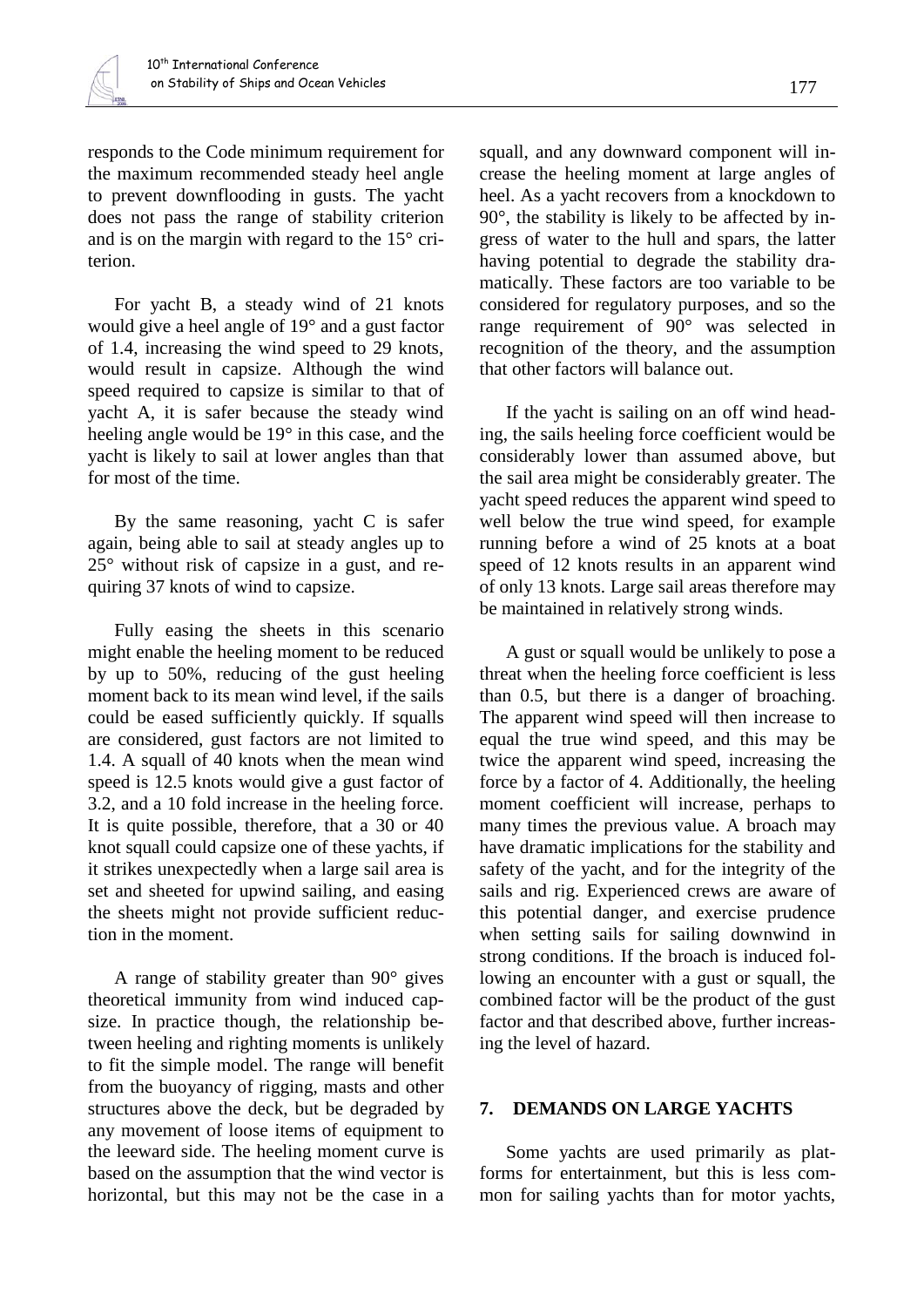

and many are designed to satisfy an owner's desire for high performance. There are many regattas where competition may be at a high level, and large yachts may be sailed hard by their owners and crews. It has been argued that a particular yacht may not be sailed in conditions where a stability incident is possible, but this is not a simple criterion to be applied in a regulatory framework. When a yacht changes hands the nature of its use may change, and the level of risk may increase as a result.

# **8. FAILURE MODES OF MODERN MATERIALS AND STRUCTURES**

A standard starting point in rig design is the maximum righting moment of the yacht, supplemented with a safety factor, to ensure that the rig structure will remain intact in the event of a knockdown. For multi-mast rigs, each mast may not be expected to withstand 100% of the maximum moment, but will be designed to withstand a moment greater than the maximum divided by the number of masts. For a conventional rig, the most likely failure mode is buckling of the mast panels in compression. The design buckling load is based on the maximum righting moment, plus the load due to the shrouds and halyards, and a safety factor.

A recent development in rig design, facilitated by advances in composite materials, is for large unstayed masts. It is possible for the design loads to be met with an unstayed structure that is very flexible, but such a characteristic is undesirable so stiffness criteria then govern the design process. For this reason, unstayed rigs are likely to have a greater margin of safety in relation to the maximum righting moment.

In cases of very high stability in relation to the rig size, it is possible that the wind speed required to generate a heeling moment equal to the maximum righting moment would be an unrealistic value, perhaps 150 knots. The designer might then use a lower wind speed as the basis of the rig design, probably something well below 100 knots. In such a case it is quite possible that the rig would fail before a knockdown occurred, but it would not be possible for a regulator to determine the wind speed required for failure. There would be uncertainties associated with the failure loading, the failure mechanism, and the residual moment of any part of the rig left standing.

It is often suggested that rigs might be designed to fail to prevent a knockdown. Weak links in the rigging have been proposed as a means of dictating the failure mode in extreme circumstances, but all of the designers consulted agreed that it is not possible to design a rig to fail in a particular way. A scenario that might result in the highest operational loading of the rig is if attempting to beat off a lee shore in strong wind conditions, when a yacht might be pressed to relatively large heel angles in rough seas. The loss of the rig in such circumstances is likely to be disastrous.

The MCA Code requires that masts and spars should comply with Classification Society requirements, and the societies involved are taking the problems of rig engineering very seriously in order to provide a professional approval service (Germanischer Lloyd, 2002, and Gudmunsen, 2000). Their involvement further reduces the likelihood of rig failure.

# **9. SAFETY MECHANISMS AND SYSTEMS**

Load cells, strain gauged components and fibre optic systems enable the rig to be monitored to maintain its performance and safety during the life of the yacht. These systems are not designed to provide information on sudden increases in rig loading to which the crew might respond in an emergency.

Some modern sail handling systems are designed to ease sheets when the sheet load, or the heel angle, exceeds some preset limit. With such systems working efficiently, it is expected that the yacht will not heel to large angles under wind loading. Loads up to 30 tonnes can be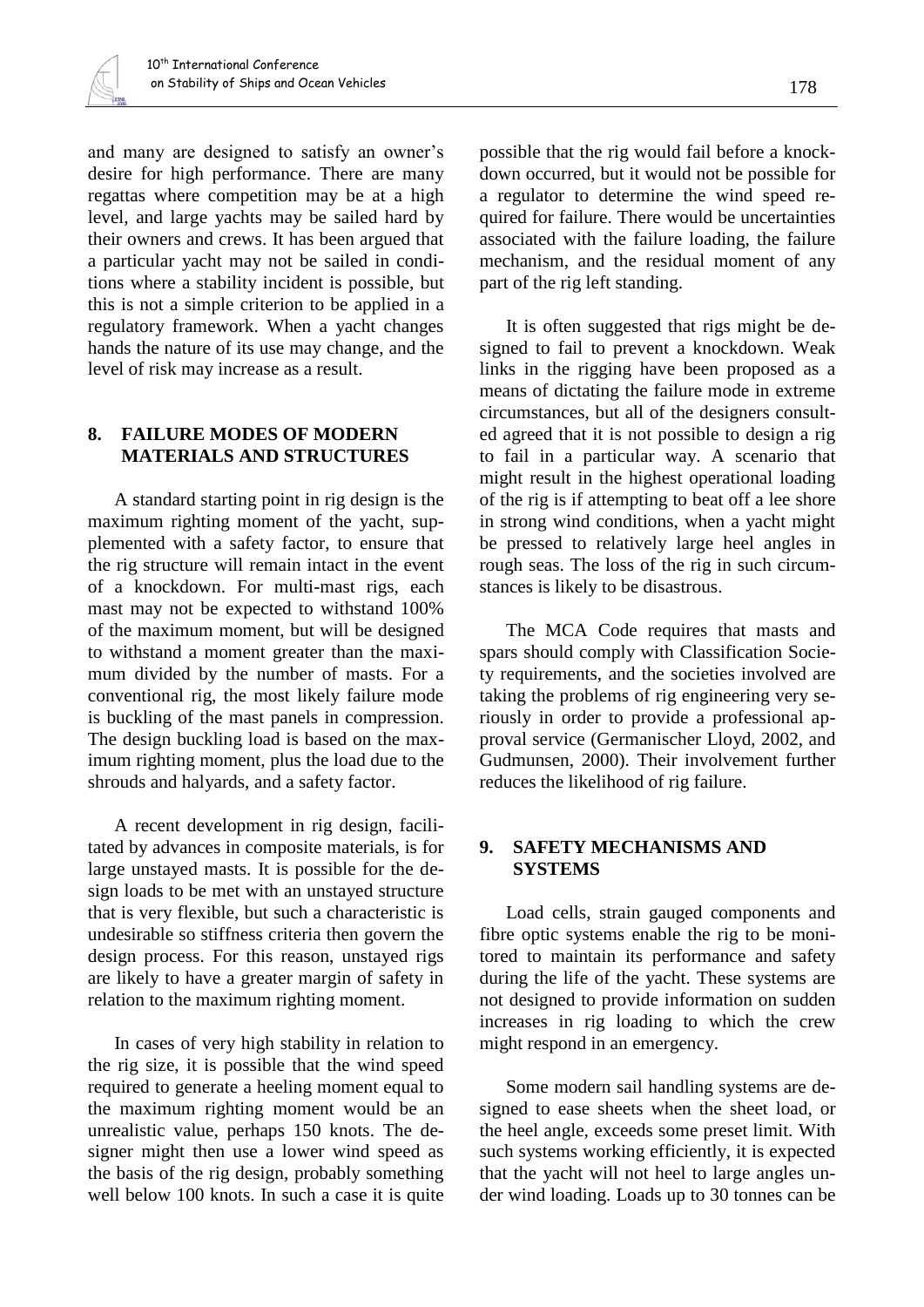handled in some cases and they need to pay out the sheets in a controlled way using a powered mechanism, rather than enable a sudden release of the highly loaded sheet.

Some designers have full confidence in these automated systems, and cite them as one of the principle factors in the case for relaxing the stability requirements. Their potential is limited though, because their response rate may be too slow, generators may fail at extreme heel angles, furling systems may fail under extreme loading, and furled sails cannot be readily lowered if a furling system fails.

# **10. INCIDENT REPORTS**

No documented reports of serious stability incidents to MCA approved yachts were found. Some anecdotal evidence was heard, relating to knockdown incidents on yachts up to 75 metres in length, but detailed information was not given. The incidents included knockdown by a gust or squall, knockdown following a broach, difficulty in lowering sails when heavily loaded, and power failure leading to steering or sail handling problems. Serious downflooding was notably absent from these reports, and this may be the principal distinction between an uncomfortable or alarming incident and a disastrous one.

# **11. SUMMARY OF FINDINGS**

Some designers have had difficulty in achieving compliance, but most consider that the requirements are necessary because automatic sail handling systems can not provide a fail safe alternative. The largest yachts can be designed to comply.

Shallow draft configurations may constrain ballast to a relatively low weight or high location. To obtain satisfactory sailing performance, such yachts may have relatively high beam. This combination provides good stability at normal sailing angles but is detrimental to stability at large angles.

Other design features, such as relatively low freeboard or small superstructures, are detrimental to the stability at large angles, but may be considered as attractive features of a particular style of yacht.

Rig types vary considerably, and differences in their performance can be measured in wind tunnel tests, but there is no evidence that the heeling moment coefficients of particular rigs vary to such a degree that they warrant different approaches for the purposes of safety assessment. Both the maximum righting and heeling moment tend to increase in proportion with the length cubed, so there is no trend of reduction in the ratio of heeling moment to righting moment with increasing size.

Some very large yachts, with a range of stability less than 90°, may have a combination of sail plan and stability characteristics that make them vulnerable to wind speeds below 30 knots. Such wind speeds may be experienced as gusts in Beaufort force 5 to 6, or in squalls. This is not considered to be an adequate level of safety for a vessel equipped for ocean passages. One example with such characteristics is known, and it is possible that others may exist, or be built in the future, if regulatory authorities allow.

Rig failures occur in a range of circumstances, but on cruising yachts they are rare, and tend to be the result of component failures rather than overloading of the mast or rigging. Most yacht and rig designers agree that rigs are likely to withstand the forces required to heel a large yacht beyond its angle of maximum righting moment.

Powered sail handling systems provide an efficient means of controlling the rig under most circumstances, but cannot be relied upon as a fail safe means of reducing the heeling moment sufficiently, in the short time required,